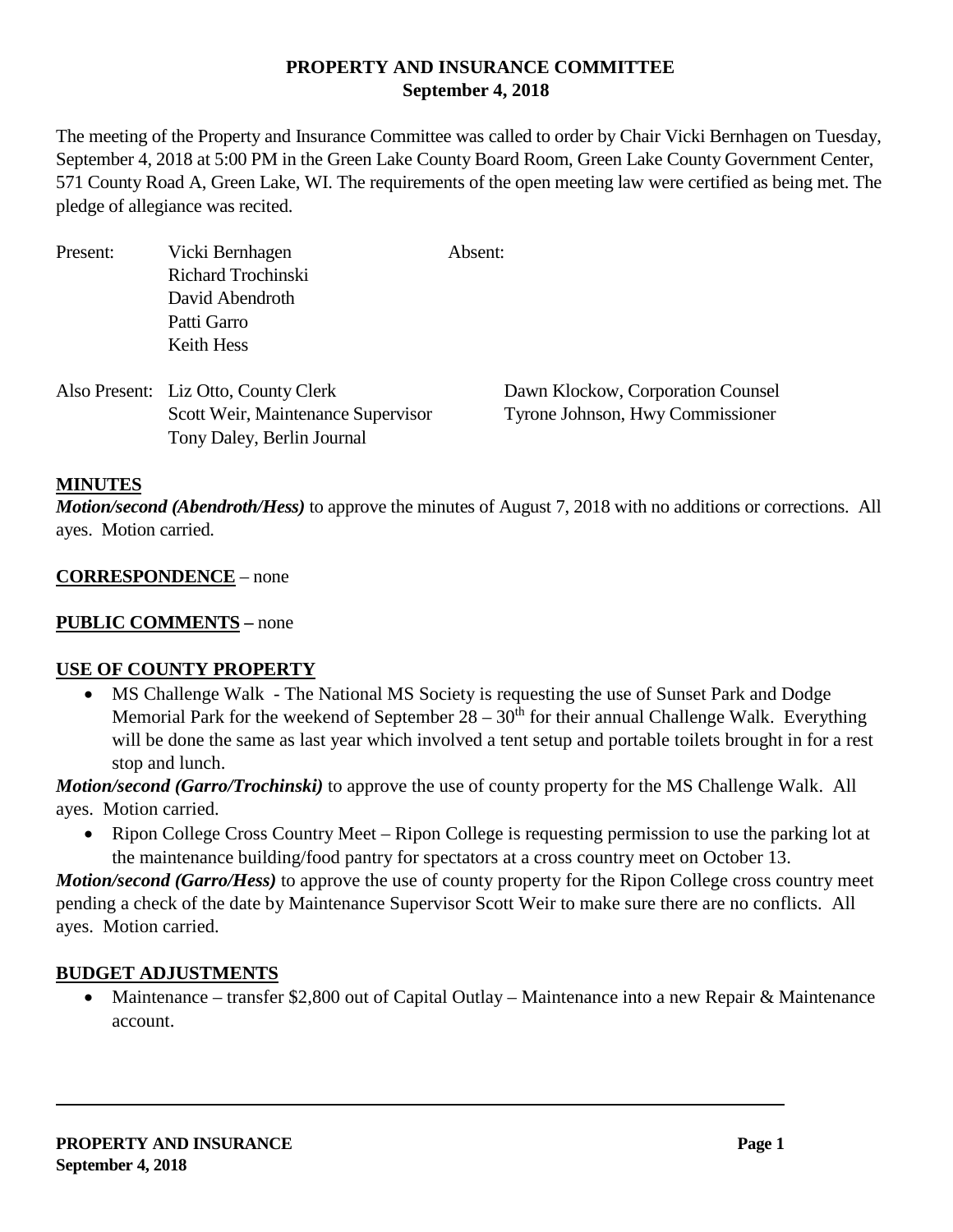*Motion/second (Hess/Garro)* to approve budget adjustment and forward to Finance and County Board. All ayes. Motion carried.

# **PURCHASE REQUESTS** - none

## **HEALTH INSURANCE FOR 2019**

County Clerk Liz Otto stated that Kim Hurtz of GHT emailed earlier in the day with several options to decrease the 16% increase for 2019. Supervisor Abendroth requested further updates after the options are considered.

## **RESOLUTIONS/ORDINANCES**

• **Resolution Relating to Offering Dental and Vision Insurance to Green Lake County Employees through Cottingham & Butler**

Proposals were handed out to the committee members regarding employee paid dental and vision insurance for 2019. Discussion held.

*Motion/second (Abendroth/Trochinski)* to approve the resolution and forward to Personnel and County Board for final approval. All ayes. Motion carried.

## **WEST WING SECURITY UPDATE**

A meeting is scheduled for October 1, 2018 with the vendors for more information. An update will be provided at the October meeting.

# **ACCESS ABILITY WISCONSIN, INC. – ALL TERRAIN WHEELCHAIR**

Corporation Counsel Dawn Klockow has discussed the memo of understanding with our insurance carrier, Aegis Corporation. The MOU requires a volunteer liability policy and Aegis has denied that request due to coverage issues with a non-county related program. Klockow recommends not taking on the liability of being a host site without the insurance coverage. Discussion held on other options including the possibility of a service organization sponsoring the program. Chair Bernhagen stated that Green Lake County will have to regretfully decline and hope that the program can be sponsored elsewhere.

# **PROPOSED ZONING CHANGES TO COUNTY OWNED PARCELS**

County Clerk Liz Otto informed the committee that Land Use Planning & Zoning Director Matt Kirkman couldn't attend due to illness. All of these proposed changes are due to the City of Berlin's Extra-Territorial Zoning Authority (ETZA) being dissolved as of January 1, 2019 so therefore those parcels will be included in county zoning. Each parcel will be placed in the Natural Resource Conservancy (NRC) district.

*Motion/second (Abendroth/Garro)* to approve all zoning changes as outlined by the Land Use Planning  $\&$ Zoning department. All ayes. Motion carried.

# **UPDATE ON DECORATION SUBMISSIONS**

County Clerk Liz Otto stated that letters were sent out to all area public and private schools, historical societies, and all county libraries on August 28. The Boys and Girls Club in Berlin was also notified. Otto will provide updates on any submissions in the coming months.

# **MAINTENANCE REPORT**